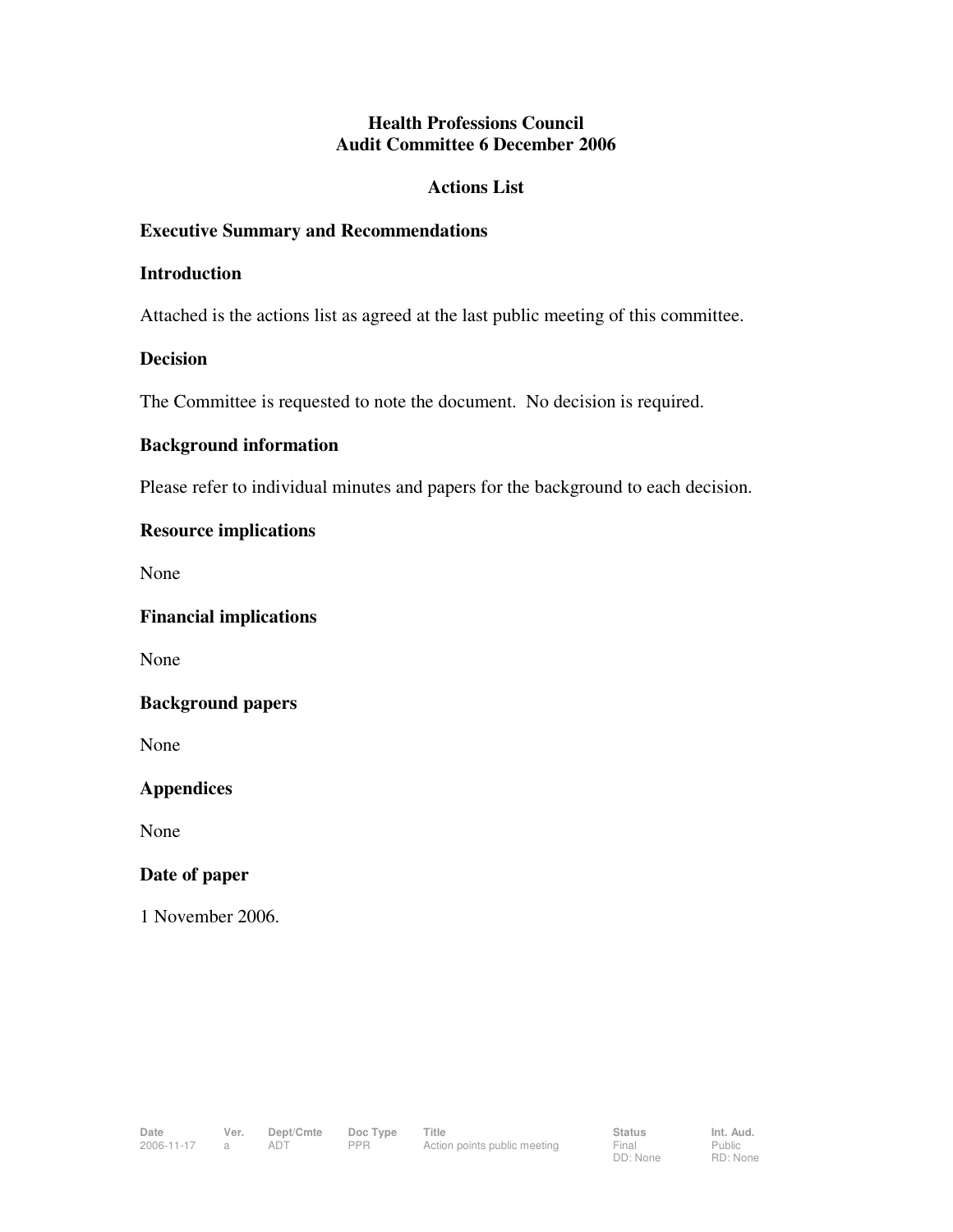# **ACTION POINTS**

# **AUDIT COMMITTEE - PUBLIC MEETING**

# **26 SEPTEMBER 2006**

|                | Action point (and location in the<br>minutes)                                                                                                                                                                                                                                                                                 | For the<br>attention of | <b>Action by</b>   | <b>Comments</b>                                                                                                                                                |
|----------------|-------------------------------------------------------------------------------------------------------------------------------------------------------------------------------------------------------------------------------------------------------------------------------------------------------------------------------|-------------------------|--------------------|----------------------------------------------------------------------------------------------------------------------------------------------------------------|
| $\mathbf{1}$   | Chairman to hold informal meetings<br>with Baker Tilly, PKF and National<br>Audit Office.<br>(3.2)                                                                                                                                                                                                                            | Chairman                | Ongoing            |                                                                                                                                                                |
| $\overline{2}$ | ISO audits to be coordinated with<br>internal and external audit work.<br>Schedule of ISO audits to be presented<br>to next Committee meeting, together<br>with the outcomes of, and responses to,<br>previous audits.<br>(4.3)                                                                                               | RB                      | 6 December<br>2006 | See further paper on<br>agenda for meeting on 6<br>December 2006.                                                                                              |
| $\overline{3}$ | Findings of ISO audits to be regularly<br>received from Quality Manager.<br>(4.4)                                                                                                                                                                                                                                             | RB                      | Ongoing            |                                                                                                                                                                |
| $\overline{4}$ | Quality management system to be<br>mentioned at HPC listening events.<br>(4.5)                                                                                                                                                                                                                                                | Communications          | Ongoing            |                                                                                                                                                                |
| $\overline{5}$ | 2006-07 year end timetable to be<br>circulated to Committee Chairmen.<br>(5.4)                                                                                                                                                                                                                                                | <b>SL</b>               | 6 December<br>2006 | Actioned.                                                                                                                                                      |
| 6              | Risk management: Council to be<br>briefed on risk management systems in<br>place and at each Council meeting a<br>report should be presented, outlining<br>current major strategic risks to<br>organisation together with details of<br>action being taken to mitigate and<br>manage risks, for members to consider.<br>(6.5) | MJS and PKF             | 6 December<br>2006 | Actioned.<br>Risk register will be<br>included on draft Council<br>agenda twice a year. Each<br>Council agenda is subject<br>to agreement by the<br>President. |

DD: None

Public RD: None